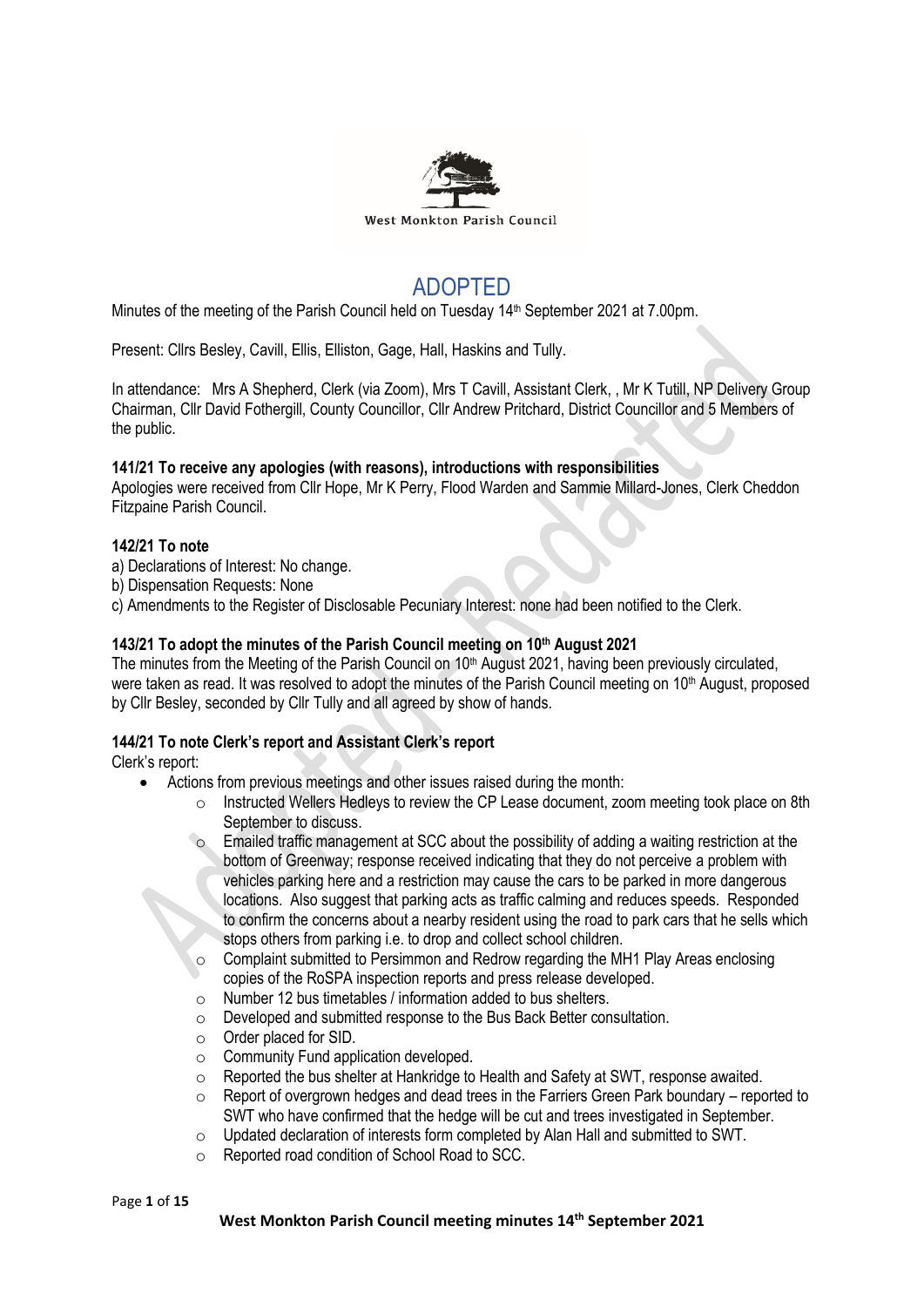- $\circ$  Lots of email correspondence regarding A3259 / WRR / Yallands Hill issues with members of the public. Request for a school crossing patrol person at Yallands Hill. Response received that no patrol person is available.
- Other Parish Administration:
	- $\circ$  Updating Planning Log with planning decisions / conditions weekly.
	- o Followed up Wessex Water about future meeting attendance. Response received confirming that Wessex Water Developer Services will not be available to attend a PC meeting and confirmed that: 'none of the attenuation ponds are being offered for adoption by Wessex Water, so will remain the responsibility of the developers in the Monkton Heathfield area. I would suggest you discuss with the relevant developers, to confirm who is going to be responsible for the maintenance of the various public open spaces, including the attenuation ponds. For all new developments, it is the developers choice how much of the sewer network is offered for adoption within a development site. These networks include separate foul sewers and surface water (SW) sewer pipes mainly located within the highways, SW storage tanks, headwalls and flow control structures. SuDS components and structures have only been eligible to be offered for adoption for new applications since 2020, so they were not included in any of the Monkton Heathfield developments. Once the systems within each adoption agreement have been constructed to an adoptable standard and performance demonstrated during a maintenance period, then Wessex Water would adopt. Until adoption is completed the networks remain the responsibility of the developers. Any unresolved concerns over the performance or maintenance of the SW network should be directed to the LLFA as they have powers to take action. Within the Monkton Heathfield area most of the piped SW sewer network, including connections in/out of the ponds are at various stages of being offered for adoption. Please do contact us on Development.West@wessexwater.co.uk if you do have any worries about how a specific component or asset is operating. Our local inspector can investigate on site and discuss with the developer if any maintenance is required.'
	- $\circ$  Followed up Natural England regarding ragwort removal by Persimmon. Advised that Persimmon will clear the ragwort within 4 weeks but the complaint won't be closed until next season.
	- $\circ$  Followed up planning enforcement and the LLFA about the attenuation pond enforcement action, requesting copies again of the full inspectors report. Response received from planning enforcement that the flow control device was not fitted by 31st August as promised. Planning Enforcement now chasing for a further date when installation will take place by.
	- o Monkton Matters website training with SWS and article development.
	- o WM Liaison Meeting arrangements, agenda and actions. Including liaising with Persimmon and Redrow about their attendance at the meeting.
	- o CP Management Group meetings arrangements and notes.
	- Coombe flooding, followed up with CSM PC re Cottage owner and the Environment Agency who have suggested liaising with FWAG.
	- o Enquiries from potential applicants for the Assistant Clerk 2 / Community Development Officer position.
	- $\circ$  Enquiries with Traffic Management about the extent of the double yellow lines into Acacia Gardens from Bridgwater Road and whether they have been added as per the plan. Confirmation awaited.
- BACH:
	- $\circ$  Commenced payment of WM Primary School of £100.00 per month for utilities from July 2021.
	- o Ordered the servicing of the air conditioning unit in the Committee Room with Alan Manchip, date for service awaited. When service is carried out a request for a quote for an air conditioning unit in the Activity Hall will be requested.
	- o Water filters order and replaced, water cooler now back in use.
	- o Cleaning / sanitising products replenished.
	- o Next Committee Meeting to take place on 19th October at 7pm.
- Meetings last month:
	- 3rd August WM Liaison Meeting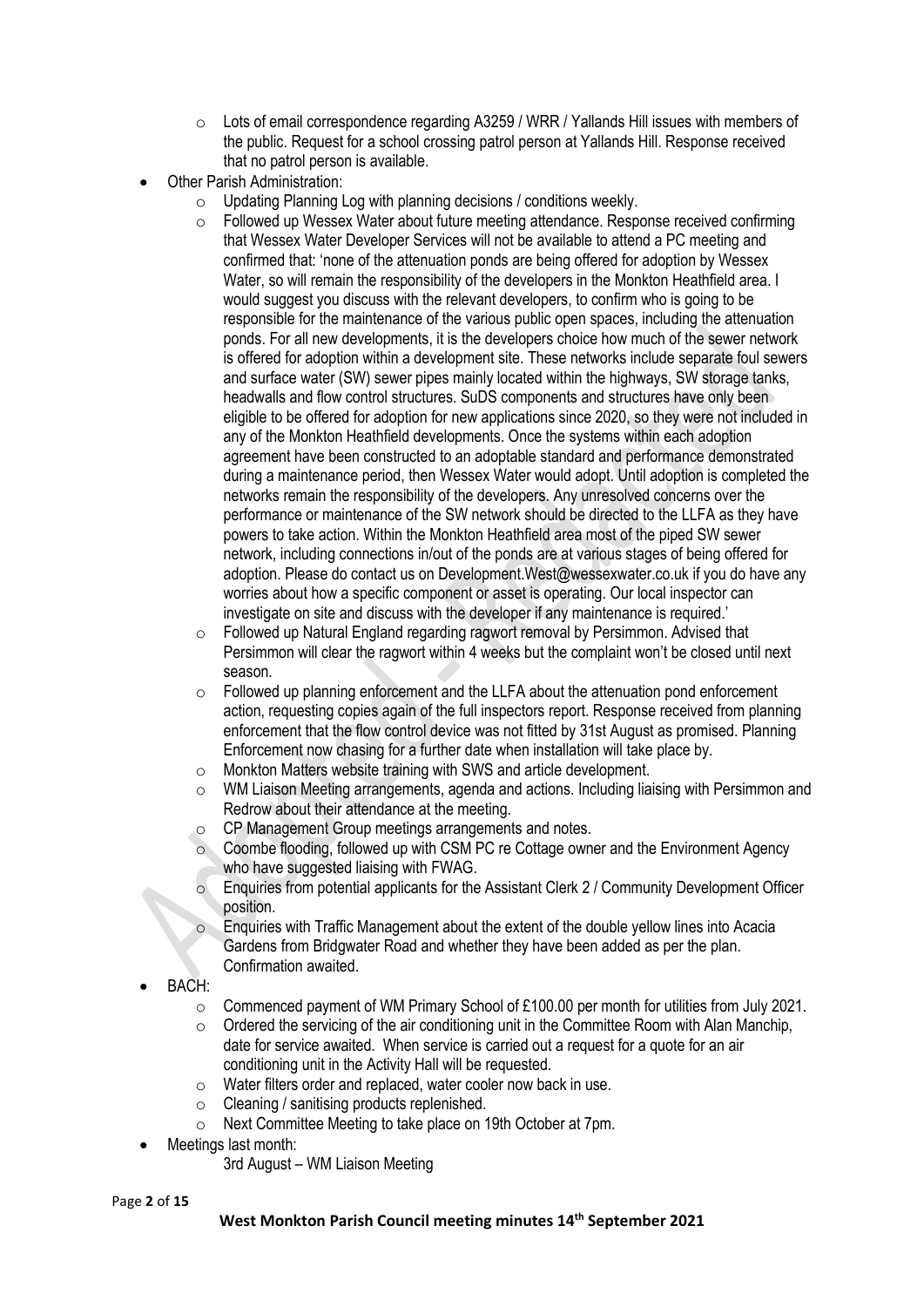3rd August – Planning Committee Meeting

4th August – LGR - SCC / Clerks Forum

10th August – Parish Council Meeting

11th August – Meeting with SCC Highways re Yallands Hill / A3259 issues.

12th August – Parish Surgery

17th August – CP Management Group Meeting

18th August – LGR – SCC/ Clerks Forum

19th August – SWS Monkton Matters website training

w/c 23rd August – Annual Leave

31st August – CP Management Group Meeting

Meetings this month:

1st September – LGR – SCC/Clerks Forum

7th September – WM Liaison Meeting

7th September – Planning Committee Meeting

8th September – Virtual meeting with Wellers Hedleys regarding CP Lease

9th September – Parish Surgery

9th September – SALC Clerks Forum

13th September – SCC Highways meeting

14th September – Parish Council Meeting

15th September – LGR – SCC/Clerks Forum

29th September – LGR – SCC/Clerks Forum

Assistant Clerk's Report:

- Actioned decisions made by Council.
- Attended virtual and actual meetings: Cheddon Fitzpaine PC, WM Liaison, SCC LGR, Parish Surgery.
- Distribution of newsletters ref corona virus pandemic.
- Parish administration
	- o On-going liaison with Lengthsman's Services regarding jobs and priorities in the parish.
	- $\circ$  Lengthsman has installed notice board at Co-op. Only one key, another requested by phone 3/9.
	- o Picnic benches installed at Farriers Green.
	- $\circ$  Attended presentation by ONS regarding how to handle and deliver census data collected. Interesting to know but doubtful that PC is sufficient of a user to contribute to how information is presented.

 $\circ$  Painting at St Quintin's play area. Enquiry as to next scheduled refurbishment – SWT advise it will be 2023/2024. Martin Davies (SWT) suggests Probation Services may be able to do the painting – I've asked that the metal railings are included. Waiting to hear from Martin.

- Purchased replacement keys for trophy cabinet, not arrived yet.
- o Drafted community letter, investigated position of volunteers for door to door survey ref GDPR and Tempo time credits for recognition of volunteers.
- o Opus energy- estimated invoice received for box at Brittons Ash Green ordered keys from Fisher and Co to gain access to read meter. Opus chasing unpaid invoice – explained waiting for keys.
- AGAR signed off by PKF Littlejohn. Audit compete.
- Neighbourhood Plan
- CIL projects:
	- $\circ$  Keep Lengthsman supplied with materials for footpaths project.
	- o Safer route to school at CP ongoing.
- Planning
	- o Applications forwarded and powerpoint presentations prepared. Check applications for compliance with NP. Request extensions to consultation period when required.
- Climate change
	- o On-going with B Turner.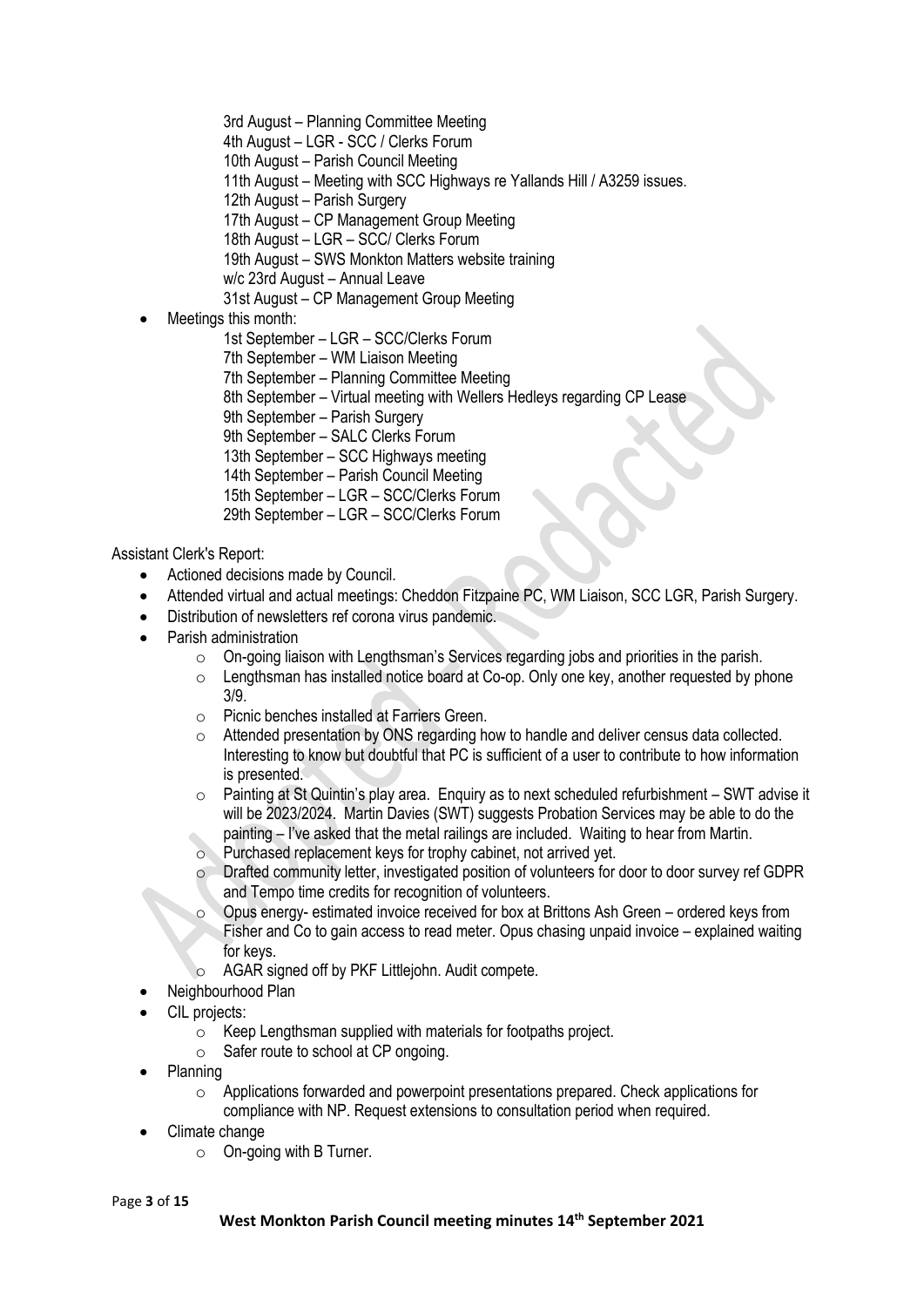- $\circ$  Wildflower seed Initiative, ongoing, expecting invoice from M Elm for plant packs distributed. Bethan to buy decorative ribbon. Competition dates published.
- o Attended day long seminar set up by SCC 'Carbon Literacy for Parish Councils': certificate applied for (by means of completion of a report). Awarded Certificate in Carbon Literacy.
- $\circ$  Meeting to discuss next 6 months programme
- Finance / Audit Working Party
	- o Availability of Grants given breathing space by Bethan on community FB pages.

# **145/21 SCC Report from Cllr D Fothergill**

Coronavirus infection rates: As at 29th August the number of confirmed Covid cases in Somerset was 33,812 (up from 26,526 on 25th June) and the number of Covid-attributed deaths 811. The rate per 100,000 stands at 459.1 (206.9) for Somerset with Mendip at 358.2 (234.5), Sedgemoor at 673.0 (195.7), South Somerset 410.5 (214.4) and SW&T at 417.1 (187.0). The number of total deaths across the County is currently 11% below the 5-year average and the latest R-value for Somerset is between 0.9 and 1.2.

Infection rates in Somerset are now amongst the highest in England. It is therefore important even for those who have had both jabs to remember to observe Social Distancing and to Ventilate indoor areas at all times. Somerset Coronavirus Support Helpline: A single phone number continues to be available for anyone in Somerset who needs Coronavirus-related support. 0300 790 6275, is open seven days a week from 8am to 6pm. Vaccination programme roll-out: Somerset continues to have one of the highest vaccination rates in the country with the latest figures showing over 94.5% of the adult population having had one dose of vaccine and 84.6% having had both doses. Work continues to encourage further take up particularly amongst younger adults and a real focus on ensuring the second vaccine to this group.

Local Government Reorganisation: Following the Secretary of State for Housing, Communities and Local Government (MHCLG) decision to support the move to a single Unitary Council across Somerset work has now commenced to refine the transition and implementation programme. The four District Councils and Somerset County Council are working closely with MHCLG to implement the decision. A recent request from Government to look at a maximum of circa 85 Councillors on the new Council has also meant that a review of Divisional/Ward boundaries is now being undertaken. In addition, the impact of a May 2022 Unitary election on Town and Parish Councils who are not due to elect until 2023 is also under consideration with the views of these Councils being sought on the options available. It is expected that statutory orders will be laid before Parliament in the late Autumn and a vesting date of the new authority as April 2023.

Somerset Medal for Community Groups: Groups, teams and other volunteers will be presented with the Somerset Medal on Wednesday 15 September at Taunton Rugby Club after being recognised as some of Somerset's many unsung coronavirus heroes. The Somerset Medal was launched by Somerset County Council to say a heartfelt thank-you to the best of the best. The first individual winners were announced on Somerset Day with a second round of nominations opened up to groups and teams.

Afghan refugees: Somerset County Council is committed to help a scheme to house Afghans who supported British military and to resettle interpreters and translators. People across Somerset have been stepping forward to help support Afghan refugees as the crisis being played out in the international spotlight deepens. The Council anticipates the Government will fund a number of places for refugees with strict rules on the types and locations of suitable accommodation. Anyone who would like to help in anyway should contact resettlement@somerset.gov.uk

Carbon Reduction: Over half of street lighting in Somerset is now eco-friendly and playing an important role helping the county work towards its 2030 carbon neutral target. Somerset County Council's Highway Lighting Team has started to reduce its carbon footprint in the past five years thanks to the installation of LED lanterns in 56 per cent of street lighting stock. The LED replacements have seen a reduction in the carbon produced per year, down from 9,522 tonnes in 2015/16 to 3,278 tonnes in 2020/21: a reduction of 6,244 tonnes of Co2 and resulting in a 31.75% energy saving equal to £950,00 per year.

The following questions were asked following Cllr Fothergill's report:

Page **4** of **15** Cllr Gage asked if SCC had a policy to ensure traffic flow rather than pedestrian safety following the pedestrian crossing lights being turned off when temporary traffic lights were in use on Monkton Heathfield Road. When querying the matter with SCC Highways it was confirmed that if temporary lights are installed within 100 metres of permanent lights, they are temporarily taken out of use. The pedestrian lights were switched off on the first day back at school and many children were crossing the road through stationary vehicles. Cllr Fothergill agreed

**West Monkton Parish Council meeting minutes 14 th September 2021**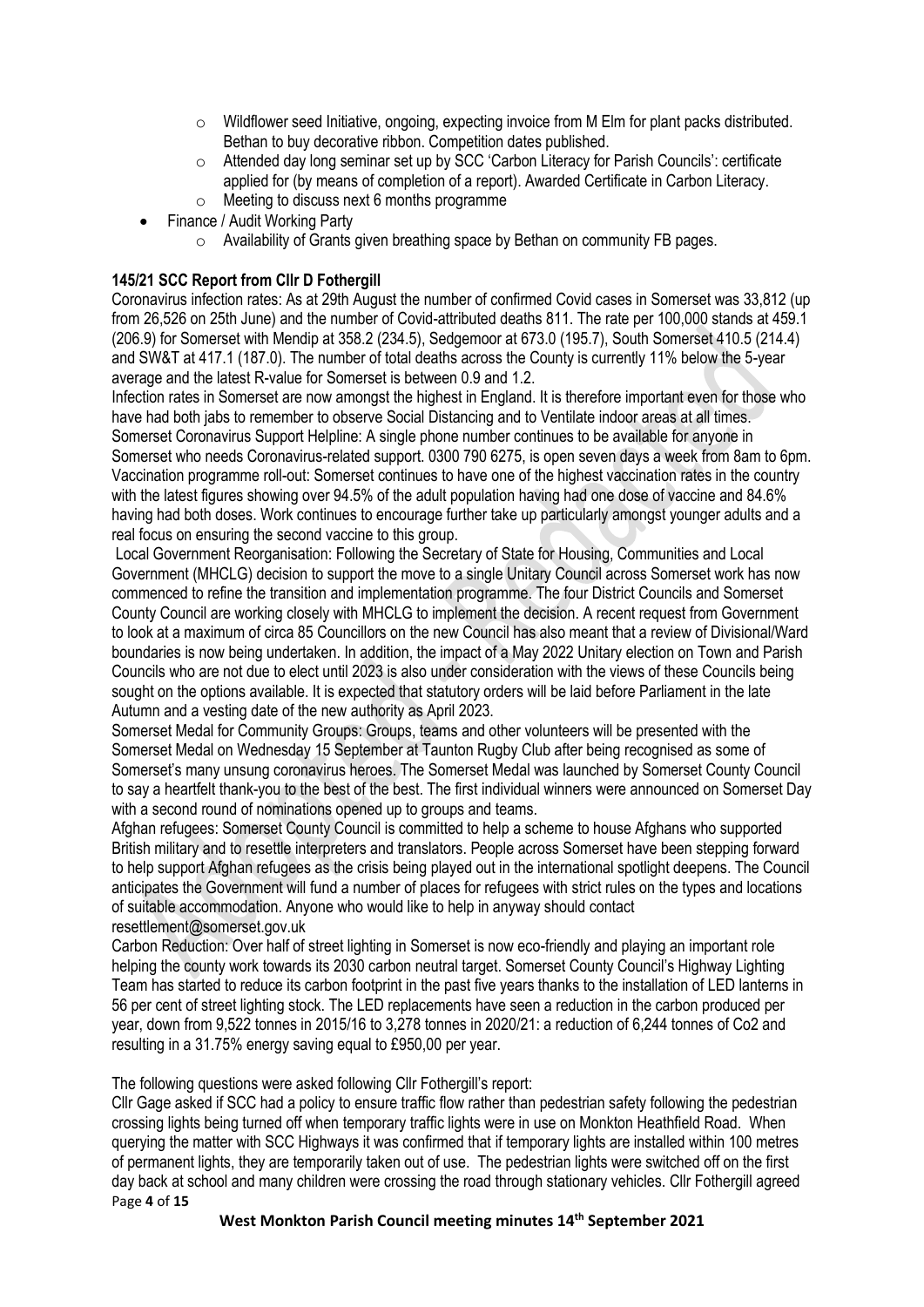to take the matter up and find out. Following the meeting Cllr Fothergill confirmed that no such policy exists whereby traffic flow is more important than pedestrian safety and that this is contrary to the principles of the Highways Authority.

Cllr Tully confirmed that heavy goods vehicles are still using the Monkton Heathfield Road and some satellite navigation systems are still directing them to do so.

Cllr Besley provided update from the meeting with SCC Highways. The signs for the 20mph speed limit and weight restriction are being installed and their installation will be complete in the next 10 days. SCC Highways are looking at changing the wording on the VMS to make the message stronger but the messaging that is allowed on the VMS signs is restricted by Highways England guidance. Additional black and yellow signs will also be arranged before motorists hit the junctions. SCC Highways are trying to expedite the traffic calming measures required to be installed by Persimmon but progress is slow. The plans that SCC Highways have received are not the detailed design plans required. The suggestion of a no right turn off A38 at Monkton Elm Garden Centre and no left turn from Taunton to Bridgwater were discussed further, both ideas are radical and therefore an immediate decision will not be taken without fully understanding the impact. The new weight restriction and speed limit cannot be enforced until they are in place for a couple of weeks. Modern web-based satellite navigation systems are up to date but older systems will require updating to show the changes. SCC Highways continue to monitor the situation, another meeting is planned in 4 weeks. SCC are going to also liaise with Persimmon about including traffic calming to enable the safe pedestrian / cycle crossing out of the Country Park. A safety audit of the Persimmon WRR work will be conducted. Permanent barriers at the Tudor Park end are planned but SCC approval needed before installation.

Cllr Tully reported that the details of Councillors have been added to Facebook to encourage parishioners to contact the Parish Council about the proposed 5G mast.

Cllr Tully reported that the new sign at Milton Hill roundabout is still obscured. Landowner obstructed the cutting of the vegetation, the matter was followed up with SCC Highways.

Cllr Tully asked if 'village traffic only' signs could be added to the entrances into the village. Cllr Fothergill wasn't sure, Cllr Tully to send example pictures to Cllr Fothergill to investigate.

Cllr Haskins requested an update on the road works at the bottom of Cheddon Road. Cllr Fothergill confirmed that the works are on time / to schedule but that they are very complicated so the programme of works is long. A member of the public asked why a crossing point couldn't be added for pedestrians at Tudor Park. Cllr Cavill confirmed that crossings have to be at least 70 metres from a junction and a minimum distance from other crossing points. Cllr Cavill confirmed that SCC Highways are looking at an awareness lighting system instead to warn drivers that pedestrians are crossing the road. The member of the public expressed his frustration that safe routes / crossing points aren't provided with the infrastructure.

Cllr Pritchard asked for an update on the works required to the surface of School Road. Some patching work has taken place but the road needs resurfacing. Cllr Fothergill confirmed that it was on the list of works to be done but would check when it is scheduled to take place.

A member of the public who is a resident on the WRR expressed his concern that the road looks like a road that can be driven at more than 30mph and the speed that vehicles travel on the road. The member of the public asked what measures are going to be used to monitor / enforce the speed limit. Cllr Fothergill confirmed that enforcement was a Police issue. Cllr Fothergill to request monitoring. It was noted that the road wasn't adopted yet and enforcement can't take place until it is adopted. It was confirmed that permanent fencing will be installed around the Play Area to replace the existing temporary fencing.

A member of the public asked if a single yellow line could be added along Mead Way up to Greenway as parked cars are causing an obstruction. Speeding is also an issue. Clerk confirmed that a request for lines and a waiting restriction have been made but SCC Highways aren't in support. Cllr Fothergill confirmed that if lines are added and parking reduced, the speed of vehicles will increase and that a waiting restriction would be difficult to enforce at this location. The member of the public suggested that the speed on Mead Way should also be 20mph. Cllr Fothergill confirmed that a speed reduction would need to coincide with traffic calming to reduce the natural speed of the road and that the Parish Council can make this request if it wishes but that the first step would be for speed measuring devices to be added. Cllr Fothergill requested that the suggested locations for monitoring be sent to him.

A member of the public requested an updated regarding the cones on Bridgwater Road on the built out sections between the Primary School and ATS garage. The bollards that were placed there have been knocked over and replaced with temporary signs / cones. The member of the public reported that children are playing with the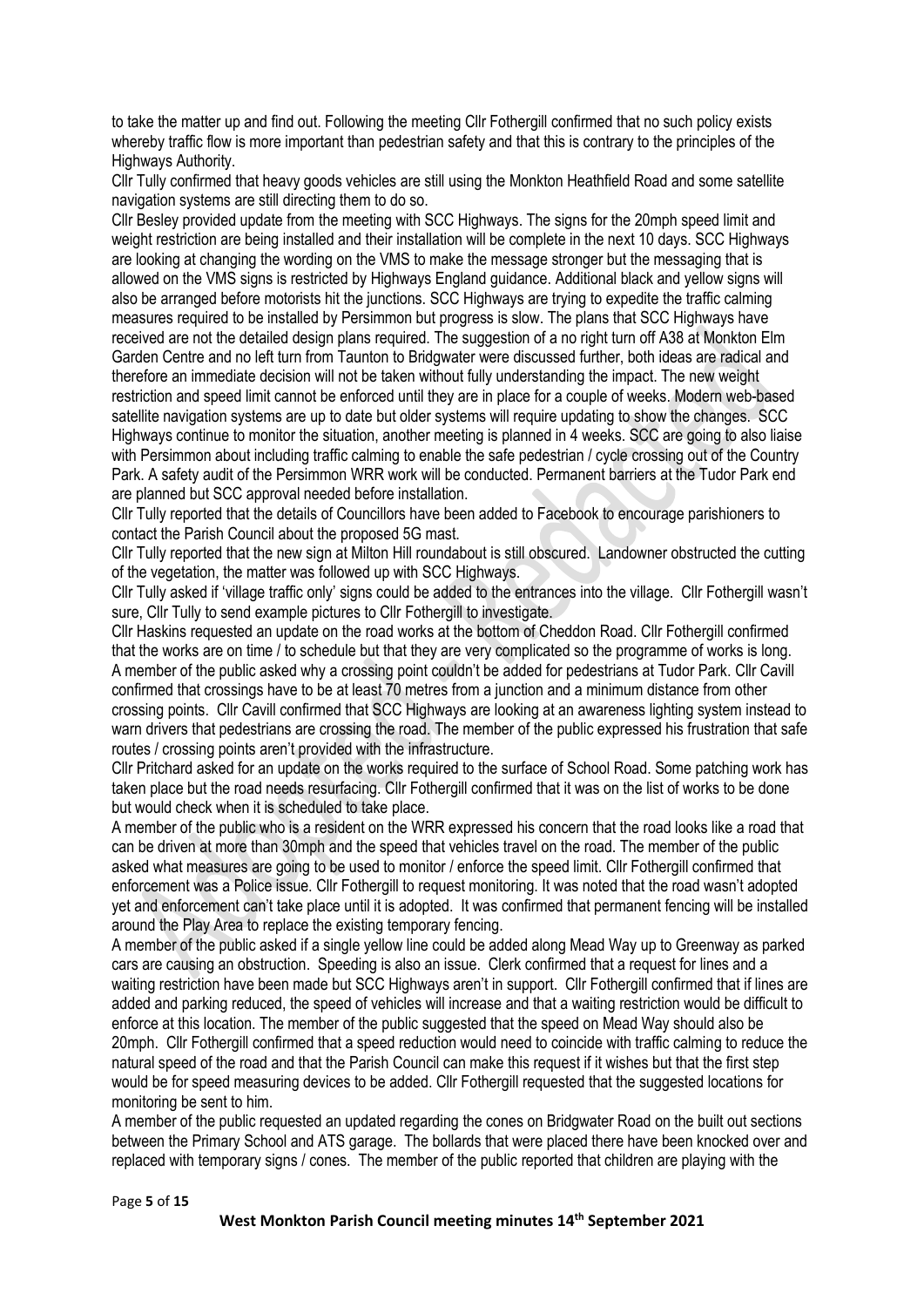cones and placing them in the road. The member of the public also raised concerns about speeding vehicles on the road. Clerk to follow up progress with replacement bollards with Persimmon.

# **146/21 SW+T Council reports from Cllrs Cavill, Pritchard and Tully**

Cllr Cavill reported on the following:

Local Government Reorganisation – Work is ongoing to develop a Town Council for Taunton, there was a wish to expand the area included to include the urban extension and the Nerrols development but the Secretary of State has confirmed that the Town Council will have to operate in the existing unparished area. It is hoped that an electoral roll will be formed and Town Council elections will take place next year.

Zero Carbon Task Force – 5500 council houses in SWT that need upgrading. Only 500 meet the regulations. Phosphates – The problem still exists and it has already been causing delays for over a year. 2300 houses have stopped being built, another 470 partial builds have been stopped. Estimated that around £400m of building that can't take place which is damaging for the local economy.

SWT Executive – Meeting tomorrow evening, two items on the agenda relating to the Parish – MH2 and Land South of Langaller Farm regarding the concept and design guidance / masterplan. The recommendation is that the documents are not adopted. Since the documents were developed by SWT there have been a considerable number of new policies e.g. climate change, Garden Town, build back better. These policies contradict the documents.

Local Plan – the existing Core Strategy is overdue for review and is getting out of date. It is unlikely that the Local Plan will be developed before the Unitary Council is in place and it is therefore unlikely to be developed until 2023 – 25. The five year building supply of land is no longer certain.

Cllr Pritchard reported on the following:

Garden waste collections have restarted.

Heathfield Drive Hall is reopening.

Bus Stop outside Spital Almsouses – Cllr Pritchard asked if the bus shelter will be moved to the new bus stop position. Assistant Clerk confirmed that the movement of the shelter was included as part of Hartnells Development, it is hoped that new bus shelters will be placed on both sides of the road rather than moving the existing one. A concern about design of bus shelter was raised due to slim nature of footpath. Cllr Cavill suggested that a negotiation could take place with SWT about acquiring a patch of land behind the footpath to enable the placement of an enclosed bus shelter.

Cllr Tully reported on the following:

Recycling Centre - Biffa have bought out Viridor. Cllr Tully expressed his concern about the land to east of the recycling centre between the centre and Bathpool. Cllr Cavill confirmed that the land is protected in the Local Plan. Cllr Fothergill suggested talking to the Somerset Waste Partnership about the future use of the land.

*The agenda was adjourned*

# **Public Question Time**

Cllr Ellis reported that she had received a phone call from the Merry Monk expressing concerns about open ends on the Country Park and the possible future use by travellers. Cllr Cavill confirmed that barriers / land banks / post and rail will be added when the design is agreed with SCC.

A member of the public raised safe / preferred cycling routes. The member of the public reported that there are a number of routes but no indication of what route cyclists should use and suggested that a map is produced to make routes clearer for cyclists. Cllr Hall confirmed that SWT are developing a cycle path plan for the District and that plans are already available that have been developed by Sustrans and Taunton Cycling Association.

*It was agreed to interrupt the agenda to take item 13 Reports*

# **147/21 Reports, including recent developments, matters to consider and decisions to be made: a) Bathpool Flood Warden: Mr Kevin Perry**

Page **6** of **15** Mr Perry sent his apologies but forwarded a report in advance of the meeting which was read to the Council.

**West Monkton Parish Council meeting minutes 14 th September 2021**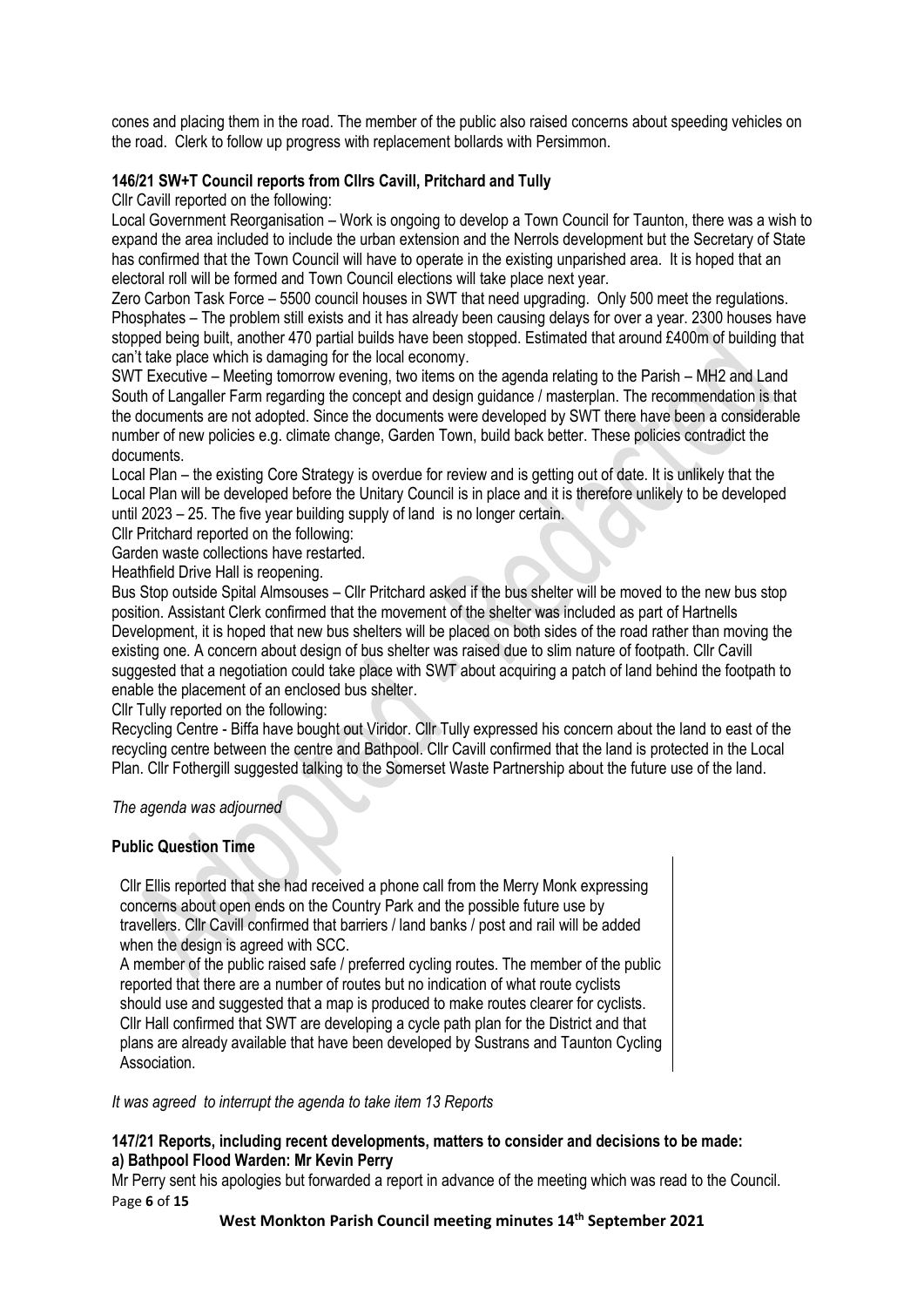- August rainfall amounted to only 65% of the 30 year long term average and consequently no issues with river levels. However - one of the flap gates from the Old River Tone into the River Tone is wedged open following the rain last Thursday, and has been reported to the Environment Agency (the debris has potentially come from further tree pollarding in Acacia Gardens).
- Registered for some of the October Somerset Prepared events and will be watching some of the additional videos.
- Meeting scheduled at the Country Park with FWAG regarding leaky dams.

# **b) NP Delivery Group Chairman: Mr K Tutill / Assistant Clerk; Update.**

Mr Tutill reported that the draft of the reviewed NP has been submitted to Ann Rhodes at SWT. For the submission to be formal a HRA and SEA is needed, a consultant has been appointed. Ann Rhodes has chased and it is hoped that the documents will be received this week. SWT will review and then forward. The outcome will determine the next steps. Phosphates may be an issue. A referendum could coincide with May elections if required.

# **c) Councillors with roles of responsibility (not all Councillors will have a report to make) Footpaths**

Cllr Gage confirmed that the stiles still need to be installed. Assistant Clerk confirmed that the Lengthsman has been occupied with other items.

Cllr Pritchard reported that the footpath between West Monkton and junction 25 of the M5 doesn't have a slipway like all the other footpaths, this one leads on to mud and on roundabout and it appears to have been forgotten. A footway is needed to enable safe crossing. Cllr Pritchard to take and forward photos.

# **BACH Chairman**;

Cllr Gage confirmed that he had nothing further to report.

# **Allotments;**

Clerk confirmed that there was nothing to report.

#### **Highways;**

Cllr Besley confirmed that he had nothing further to report.

#### **Water Resilience;**

Cllr Cavill confirmed that there was nothing to report.

# **Public Open Spaces/ Children's Play Areas and Recreation,**

In Cllr Hope's absence there was no report.

Cllr Haskins reported that the picnic benches have been installed in Farriers Green and reported that the grass on the area of land for children to play football is allowed to grow too long. Cllr Pritchard confirmed that he had raised the issue at SWT Community Scrutiny. SWT will be making sure that it isn't part of the long grass policy going forward. It was noted that the first cut needs to be collected. Cllr Pritchard to request. It was also reported that the sandpit was in bad condition, with weeds growing in it.

The ROSPA inspections commissioned by the Parish Council were discussed. Clerk to follow up progress and ask Persimmon to cover the bill.

# **Safe Routes to School**;

Cllr Tully confirmed that he had nothing to report.

## **Transportation**;

Cllr Elliston reported that because of the A38 closure the area is not covered by a bus route. The slinky bus is available but suggested again that thought is given to a community bus. Cllr Fothergill confirmed that he would find out who at SCC the Parish Council would need to speak to about setting up a scheme. It was suggested that the existing bus route could be re-routed to cover the area missed. Cllr Elliston to follow up with John Perrott at SCC. Item to be added to next Planning Committee agenda to discuss community bus. It was reported that the bus shelter at Hankridge had been removed.

#### **d) Communications Report - Clerk.**

The Communications Report had been circulated in advance of the meeting. Clerk had nothing further to report

# **e) GDPR**

Nothing to report.

Page **7** of **15**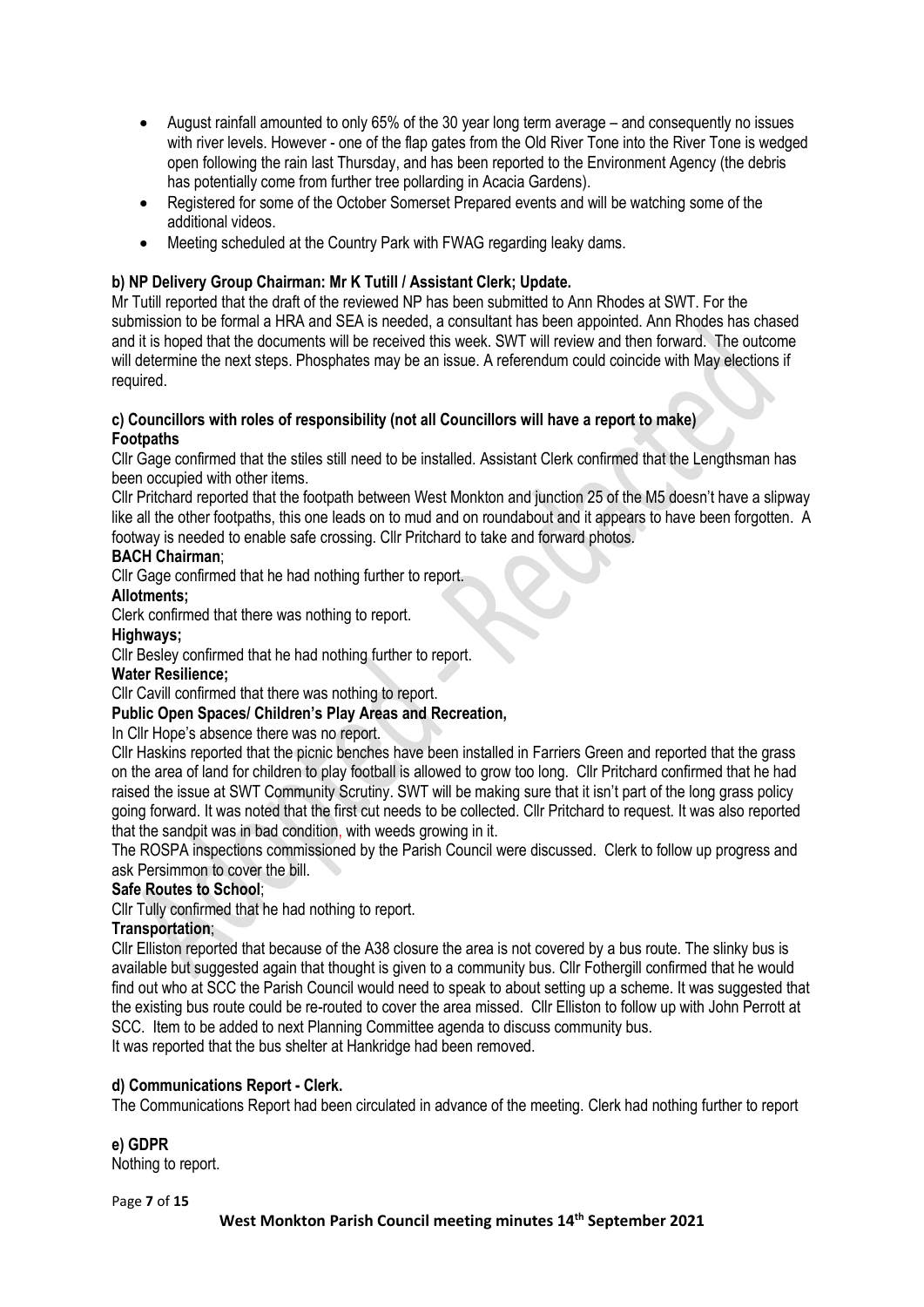# **f) WMPC Chairman; Cllr Haskins**

Cllr Haskins confirmed that he had nothing further to report.

#### **Representatives on outside bodies/Response to Consultations:**

#### **g) West Monkton Village Hall Management Committee**

Cllr Tully reported that the Management Committee had a meeting a couple of weeks ago. The Committee are looking for new trustees from across the Parish.

#### **h) The Spital Trust**

Cllr Ellis reported that a meeting is scheduled to take place at the end of the month.

#### **i) Any events at which WMPC was represented**

No other events.

**j) Consultations responses to be developed / approved for submission** No consultations.

*The agenda was resumed.*

#### **148/21 Planning**

## **a) To consider recommendations from the WMPC Planning committee on applications received by 7 th September 2021 (listed on SW+T Council website); and to consider any others to date**

48/21/0054 Demolition of buildings adjoining eastern boundary, change of use and adaptation of remaining buildings for convenience store (use Class E) with ATM and children's day nursery (use Class E) and erection of a single storey building for a pharmacy (use Class E) with provision of car and bicycle parking at the former Land Rover Garage, Bridgwater Road, Bathpool

Assistant Clerk confirmed that she had circulated some notes and suggested comments in relation to the Planning Application. Cllrs to send any suggested amendments to Assistant Clerk by close of play tomorrow (15th September) to include in the final comments.

The following recommendations from the WMPC Planning Committee on 7<sup>th</sup> September were considered. It was resolved to approve the recommendations for submission, proposed by Cllr Hall, seconded by Cllr Ellis and agreed by show of hands. Cllr Tully abstained from voting or taking part in discussion in relation to all the planning applications.

48/21/0049 Erection of a single storey extension to the front with construction of ramped access to front door at Musgraves Cottage, Blundells Lane, West Monkton (consultation extended to 8th Sept). Parish Council comment: The PC supports this application. In accordance with WM&CF Parish Council Neighbourhood Plan Policy R1 Dark Skies: external lighting should be downlit and led and light spillage from the property should be limited. In accordance with NP Policy R3 rainwater run off should be dealt with by water butts, rainwater swales etc.

14/21/0024 amendments to red line outline (consultation period expired 19th August no comments received from Cllrs). Noted.

48/21/0048 Erection of a single storey extension to the side with conversion of garage into ancillary accommodation at Overton Cottage, Burlinch Lane, West Monkton. Parish Council comment: The PC supports this application. In accordance with WM&CF Neighbourhood Plan, Policy H2 materials, R1 Dark Skies and R3 Flood measures; the work should use materials in keeping with the local vernacular and Quantock Stone, external lighting should be LED and downlit, light spillage from the property should be limited, rainwater runoff should be collected in water butts or rainwater swales.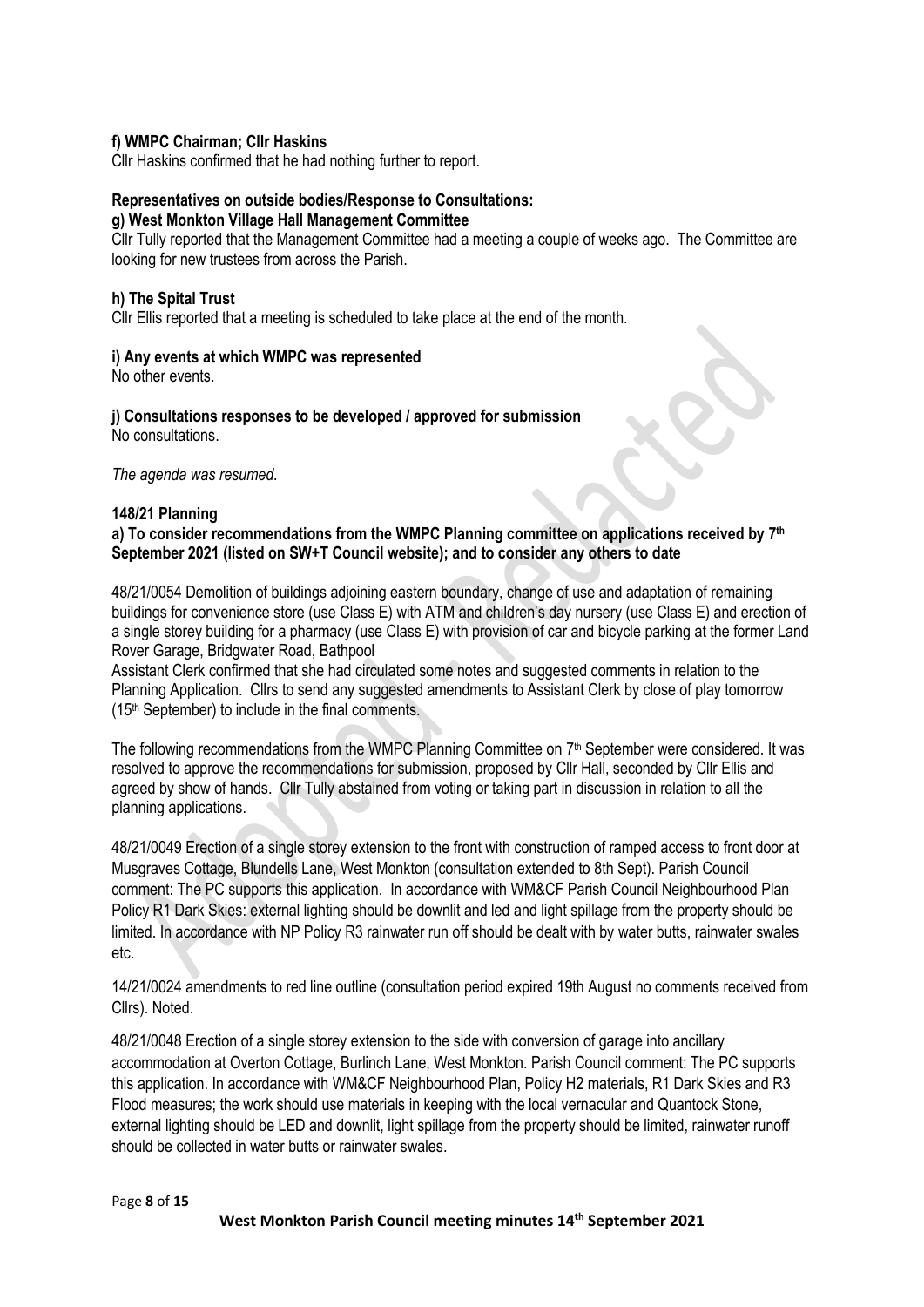48/20/0050 To consider the letter from Jo Kemp, LNT (appended below) and to consider if a further comment should be added to those already made to SWT Planning Authority. PC Comment: PC agreed to forward the letter to SWT Planning Authority, explaining that the application is line with WM&CF Neighbourhood Plan Policy E4 Social Care Employment opportunities, and that the Parish Council is aware that local residents are significantly more in favour of this application that the current granted application for industrial units.

48/21/0055/CLA Notification for prior approval for the installation of 1 No. 15-metre-high monopole supporting 6 No. antennas, 4 No. equipment cabinets and development works ancillary thereto on land at Yallands Hill, Monkton Heathfield. PC Comment: the relative height of the mast in comparison with neighbouring house roofs and the adjacent traffic lights is too high. Bearing in mind the overbearing height of the proposed mast within a built environment, the Parish Council would recommend that an alternative location nearby is considered. Not far from the proposed site there are some three storey apartment blocks and the Parish Council would urge very strongly that the vicinity of the apartment blocks is considered for the installation of this mast. A screen shot to explain the proximity of the suggested site to the site in the proposal is included. The proposed site has no parking in the vicinity for service vehicles without causing significant obstruction to the very busy highway. The position suggested by the Parish Council would allow service vehicles to park beside the mast without causing obstruction to traffic.



48/21/0058/T Application to fell 10 Alder trees and 3 Poplars included in Taunton Deane Borough (West Monkton No.1) Tree Preservation Order 2011 at Riverside, Bridgwater Road, Bathpool (TD1090). PC Comment: The Parish Council does not support the wholesale clearance of the trees from within this site. The site lies on the main approach route to Taunton and the trees are evidence of the Parish Council's and SWT's position on Climate Change and Environment. There is therefore significant amenity and environmental impact. The Parish Council would recommend that an arboricultural report is obtained so that a decision can be made based on professional opinion as to what treatment is needed for these trees.

# **b) To note that Planning decisions made are available on SW+T Council website filed under the application number**

Decisions noted.

**149/21 MH developments a) Update;** 

Page **9** of **15**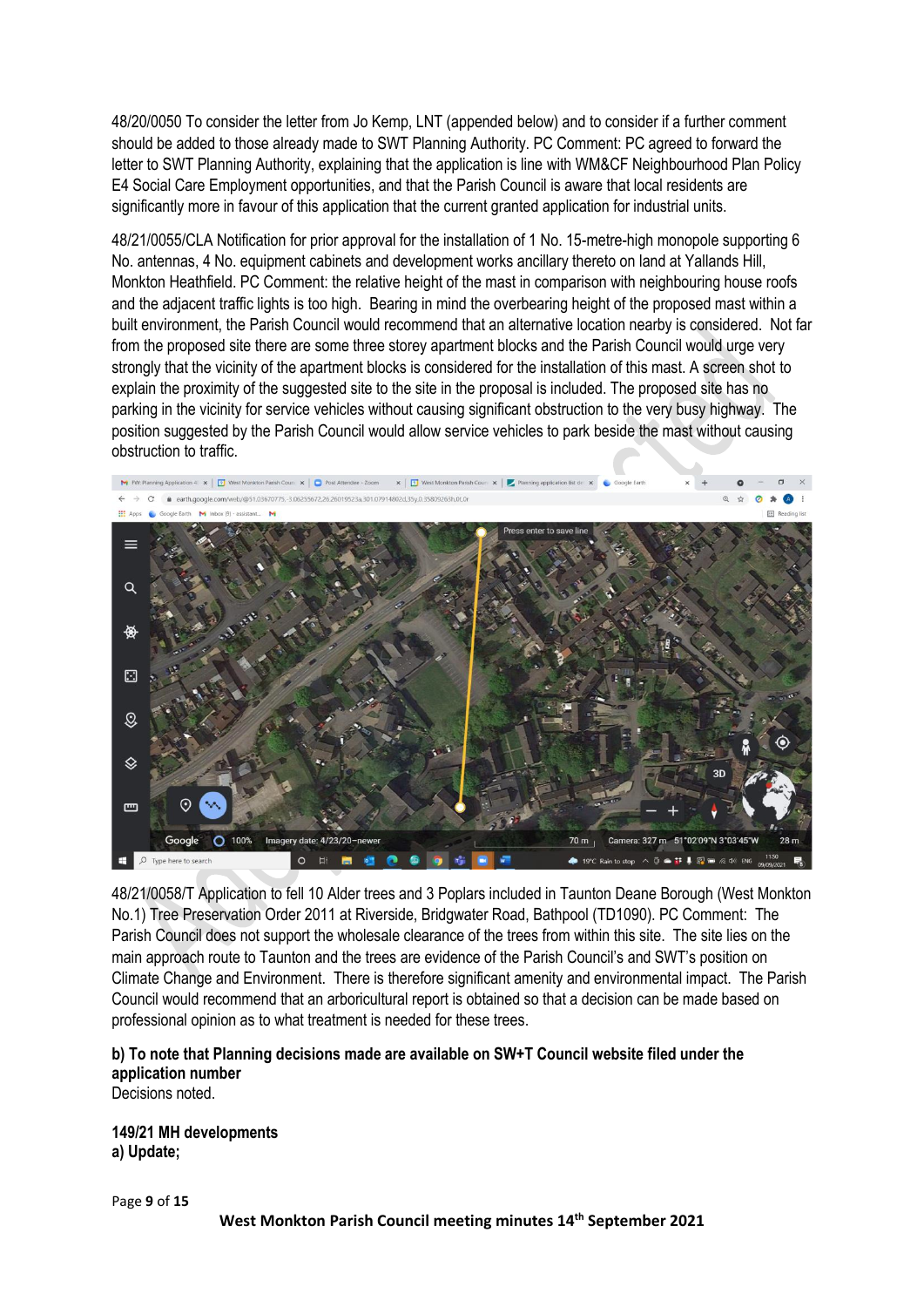Clerk confirmed that Persimmon have indicated that the planning application for MH2 will be submitted in October and that there will be no prior consultation with the Parish Council. The application will include the phasing plan but the indication is that the first phase will not include the retail units / centre.

## **b) Ragwort: Update**

Clerk confirmed that Natural England had followed up the removal of the Ragwort along the ERR and adjacent fields with Persimmon. Persimmon have agreed to clear the ragwort within 4 weeks where it is within 100m of a highway or grazing land. Natural England have confirmed that they will not close the complaint and will instead review the ragwort situation at the beginning of the next season.

## **c) ROSPA Inspections**

Inspections discussed earlier in the agenda – nothing further to discuss.

# **d) Hartnells Farm Development: Update**

Clerk reported that Persimmon confirmed at the WM Liaison meeting that all lighting in the development will be downlit / LED and that no date has been arranged for the play park installation yet.

# **d) Feedback from WM Liaison Meeting on 7 th September**

No other feedback to discuss.

# **150/21Community Development Projects**

# **a) Assistant Clerk 2 / Community Development Officer Recruitment: Update**

Date for interview to be arranged after 27<sup>th</sup> September. Clerk to liaise with Cllrs Haskins, Hall and Elliston to identify a convenient date.

# **b) Sports Pitches: Update**

Cllr Hall reported that he had contacted the surveying company that did the work at the Country Park to get a quote to conduct a survey. Until a survey is carried it isn't clear how much ground work is required. It was noted that the survey carried out by Persimmon was before more soil was added.

Cllr Hall reported that a MH2 contribution to the sports pitches is being considered by SWT.

Cllr Hall reported that there was little progress with Waterleaze junior play pitches which is holding up progress with the proposed change from footpath pitches to sports pitches.

Alternative locations for junior football pitches were discussed. Cllr Cavill suggested that the sports pitch provided by Persimmon next to the footpath between Bridgwater Road and School Road may be a possible location. Clerk to arrange a meeting between Heathfield School, SCC and Parish Council to discuss.

# **c) Small Improvement Scheme Project: Update**

No update.

#### **d) CIL Projects**

# **Footpaths / Renewing gates and stiles: Update**

Cllr Gage confirmed that there was no further update to that discussed above.

#### **Aginhills Footpath Diversion: Update**

Cllr Hall confirmed that there was no update

#### **Speed Indicator Device: Consider purchase**

Assistant Clerk confirmed that the SID had been ordered. Payment will be required on delivery.

*The agenda was interrupted to take Item 11 Environmental*

#### **151/21 Environmental**

**a) Climate Action Programme for the Parish – update and agreement of future planned communications**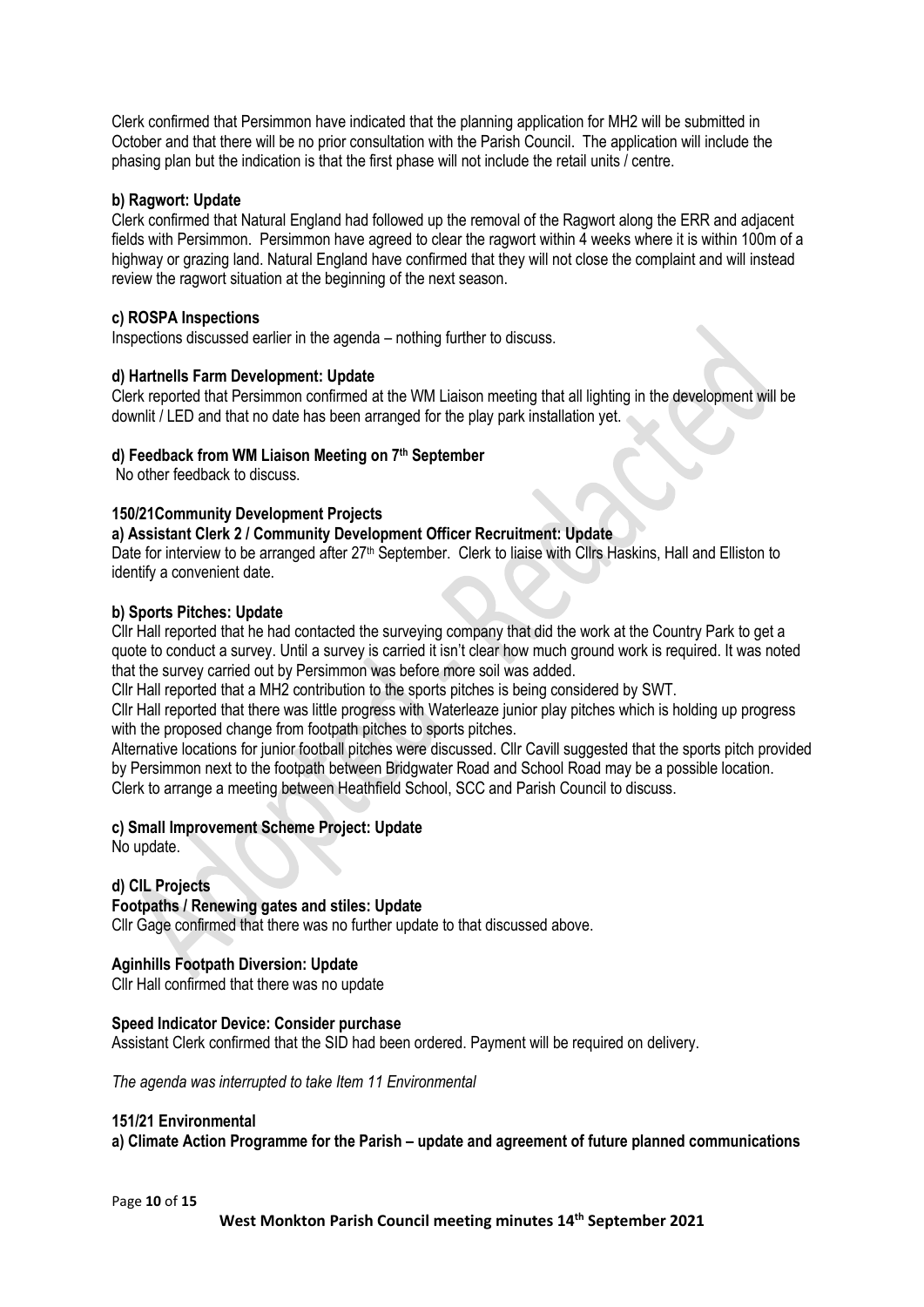Assistant Clerk confirmed that the draft schedule for future planned communications and initiatives / events was presented and agreed at the Planning Committee meeting. The judging of the sunflower competition entries is now taking place.

The initiative to provide Hi Vis vests to school children was discussed. The purchase of vests for the initiative was agreed. The idea of including the provision of hi vis vests each year to school children was discussed, it was agreed to discuss the proposal at the Budget / Precept meeting in November.

## **b) Co-op noticeboard – update**

Assistant Clerk confirmed that the noticeboard had been installed.

#### **c) Defibrillator – update**

Cllr Hall confirmed that the defibrillator at Tacchi Morris had been installed.

#### **d) Land next to Old West Monkton Primary School – update**

Assistant Clerk confirmed that the Parish Lengthsman had strimmed the land. The area will now be sprayed with herbicide.

#### **e) Picnic Benches – update**

Cllr Haskins confirmed that the picnic benches had been installed.

*The agenda was resumed.*

#### **152/21 Community**

#### **a) Update; Cllr Elliston**

Cllr Elliston confirmed that he did not have much to report. There has been a spate of thefts of milk for a couple of weeks. Caught on ring doorbells / CCTV. There has also been a bike and laptop theft.

#### **b) Community Survey: Update**

The approach / method of conducting the survey was discussed. It was agreed to proceed as planned.

#### **c) Community Website Update**

Clerk provided an update. A quote from SWS to incorporate a business directory on the website was discussed. It was proposed by Cllr Elliston, seconded by Cllr Cavill and agreed with all in favour to accept the quote. Website to be launched as soon as possible.

#### **d) Community Funding Application: Update**

Clerk to proceed with submitting the funding application.

#### **153/21 Local Government Re-Organisation – update**

Clerk confirmed that following the brief discussion at the Planning Committee meeting last week a list of possible assets and services from the One Somerset Business Case that could be devolved to the Parish Council was circulated. It was noted that the Parish Council Vision to be developed at the Away Day should help to inform what the Parish Council would like devolved to it.

# **154/21 Assets**

**a) Asset Register**  Up to date.

# **155/21 Finance**

#### **a) BACH Finance to 31 st August 2021.**

Clerk summarised the BACH Finance report circulated in advance of the meeting which confirmed the income and expenditure in relation to the BACH up to the 31<sup>st</sup> August 2021.

#### **b) AGAR**

Page **11** of **15**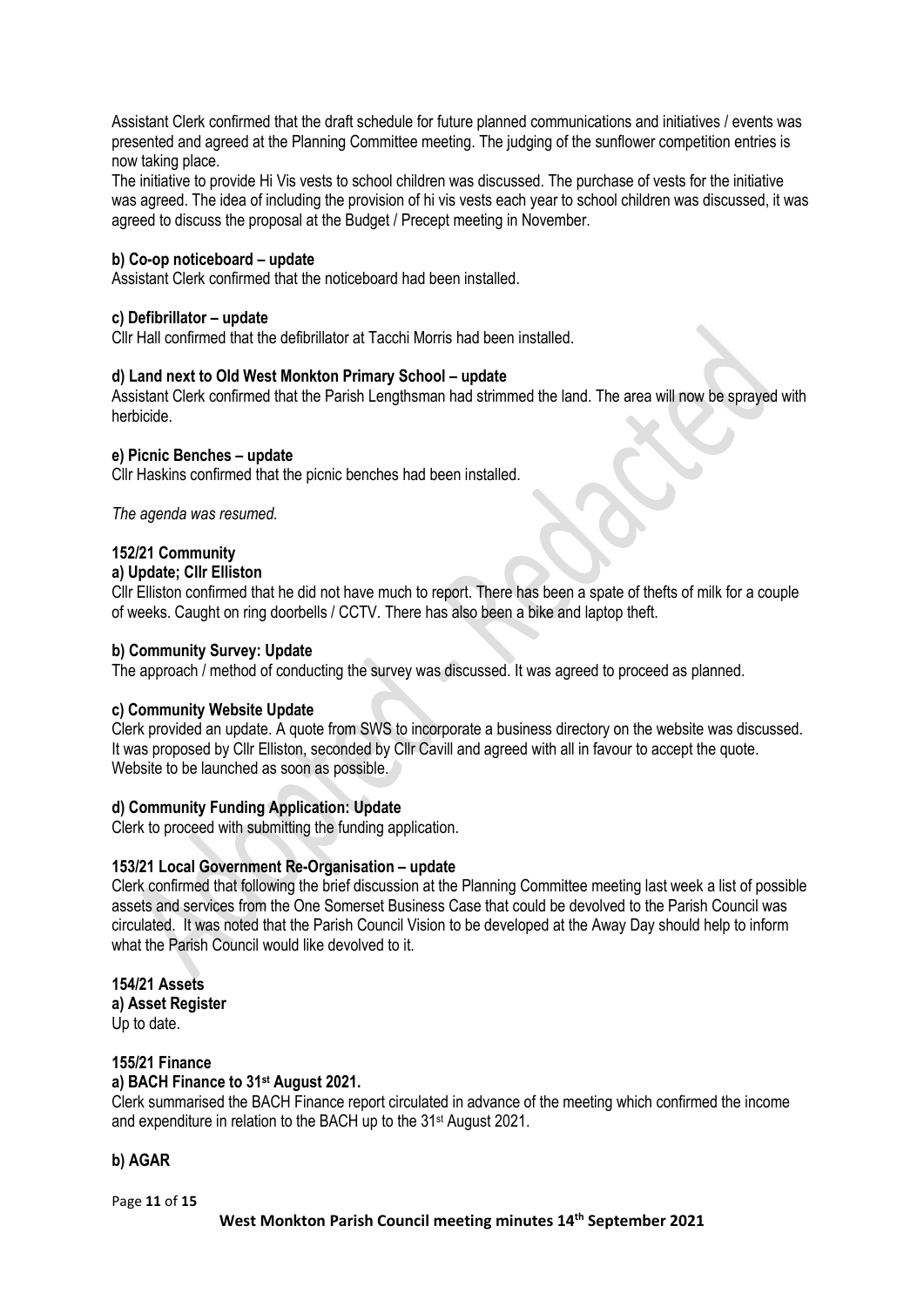Limited assurance review for year ended 31 March 2021 has been completed by PKF Littlejohn, External Auditor.

It is a 'no comment' report.

#### **c) Quotes**

- ⚫ Proposal to purchase native English bluebell bulbs for planting at Country Park. Suppliers identified. Habitat Aid based in Somerset, bulbs from known source in Wales cost per bulb 39p Thompson and Morgan, nationally known commercial supplier, source not specified cost per bulb 33p Proposal to purchase circa 400 bulbs for planting in the autumn, sown at recommended density of 25 per square metre. Proposed by Cllr Besley, seconded by Cllr Gage and all agreed by show of hands.
- Anticipated costs of supply and installation of Safer Route to School at Country Park on target for estimate up to a maximum of £12,000.00.
- Country Park Pond Quote came in £53k initially. £46k of funding secured. Negotiation is continuing with the contractor to reduce the cost but subject to an amended quote being received it was agreed in principle to cover the remainder of the cost from CIL funding. Proposed by Cllr Gage, seconded by Cllr Cavill and all agreed by show of hands.

#### **d) Receipts and payments**

*Information relating to named, or otherwise identifiable, individuals is confidential and has been redacted in documents placed in the public domain.*

## **Receipts**

Interest Lloyds<br>
Nationwide<br>
1992.23 Nationwide<br>
20.91 Aug statement<br>
20.91 Aug statement<br>
20.91 Aug statement Nationwide **E3.22 31 Aug, Sept to follow**<br> **E3.22 31 Aug, Sept to follow**<br> **E3.22 31 Aug, Sept to follow** Refund on cancelled dropbox subscription Co-op grant to Youth club **E200.00** 

not received yet, aug<br>£77.33 (shown in Oct fin sheet)

#### **Payments**

| payee                                         | Payment ex | Vat | <b>Total</b> | How  | <b>Budget line</b>    |
|-----------------------------------------------|------------|-----|--------------|------|-----------------------|
|                                               | vat        |     |              | paid |                       |
| A Pritchard litter picking                    |            |     |              | bacs | wages                 |
| Tailored auto-enrolment pension               | 79.45      |     |              | d-d  | Pension contributions |
| contributions                                 |            |     |              |      |                       |
| A Shephard Clerks salary                      |            |     |              | bacs | salary                |
| P Cavill assistant clerks salary              |            |     |              | bacs | salary                |
| HMRC month 6                                  | 449.21     |     |              | bacs | Employer/NIC/PAYE     |
| A Shepherd Homeworkers allowance              | 27.00      |     |              | bacs | Homeworkers allowance |
| P Cavill homeworkers allowance                | 27.00      |     |              | bacs | Homeworkers allowance |
| S Rolls Lengthsmans Services in aug           | 156.25     |     |              | bacs | Lengthsmans services  |
| <b>B Turner Environment initiatives/comms</b> | 175.00     |     |              | bacs | environment           |
|                                               |            |     |              | bacs |                       |
| Annual grants agreed at precept (same         |            |     |              |      |                       |
| amount as last year)                          |            |     |              |      |                       |
| <b>Village News</b>                           | 400.00     |     |              | bacs |                       |
| Dorset and Somerset Air Ambulance             | 400.00     |     |              | bacs |                       |
| Citizens advice bureau                        | 400.00     |     |              |      |                       |
| St Margarets Hospice                          | 400.00     |     |              |      |                       |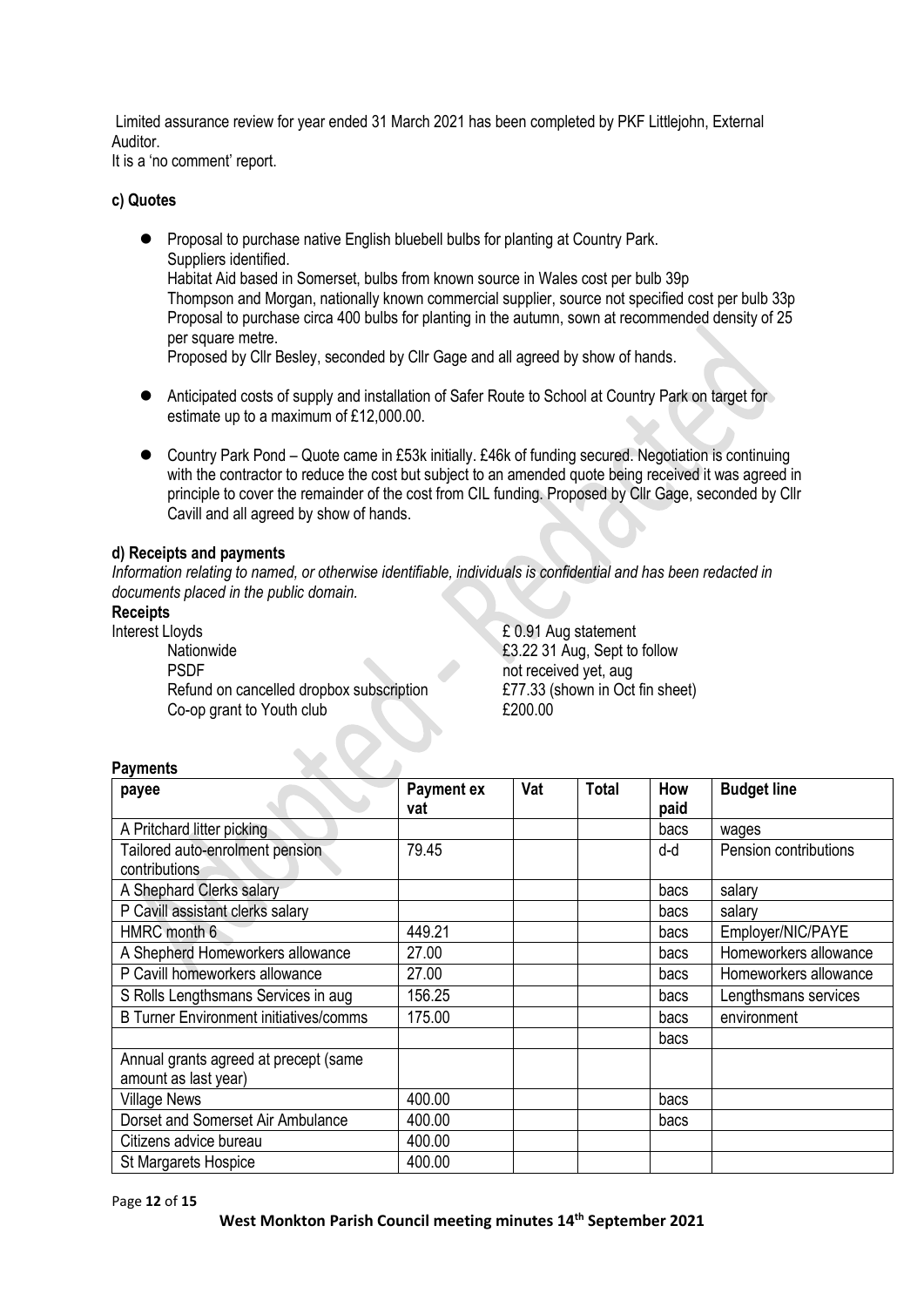| Musgrove Hospital                           | 400.00  |        |         |      |                   |
|---------------------------------------------|---------|--------|---------|------|-------------------|
| WM grant to St Augustine's burial ground    | 1500.00 |        |         |      |                   |
| maintenance                                 |         |        |         |      |                   |
|                                             |         |        |         |      |                   |
| Somerset Web Services (set up MM)           | 725.00  | 145.00 | 870.00  | bacs | comms             |
| Spital Trust rent allotments                | 15.00   |        |         |      | allots            |
| Spital Trust rent bus shelter site          | 10.00   |        |         |      | bus shelters      |
| B Gage expenses claim CP mower and FG       | 159.97  |        |         |      | CP vol            |
| table locks                                 |         |        |         |      |                   |
| M Besley expenses claim signage             | 172.80  |        |         |      | env               |
| SLCC annual membership fee                  | 144.00  |        | 144.00  |      | subscriptions     |
| Bollards for CP safer route to school       | 398.86  | 79.77  | 478.63  |      | CIL               |
| N Cavill expenses claim Postcrete for safer | 45.00   | 9.00   | 54.00   |      | <b>CIL</b>        |
| route to school                             |         |        |         |      |                   |
| Terram for safer routes to school           | 360.00  | 72.00  | 432.00  |      |                   |
| PKF Littlejohn Annual review (AGAR)         | 400.00  | 80.00  | 480.00  |      | <b>Audit fees</b> |
| Burnham portaloo at CP                      | 80.00   | 17.60  | 105.60  |      | CP vol            |
| Heathfield Window Cleaning Services (bus    | 170.00  |        |         |      | env               |
| shelters)                                   |         |        |         |      |                   |
|                                             |         |        |         |      |                   |
| Survey monkey annual renewal                |         |        |         |      |                   |
| Cost of SID device, due when delivered      | 1919.00 | 383.80 | 2302.80 |      |                   |
| Further Costs associated w. safer route to  |         |        |         |      |                   |
| school (hedge cutting by Mowgate)           |         |        |         |      |                   |
| Ragwort clearance at CP                     |         |        |         |      |                   |
|                                             |         |        |         |      |                   |

*Any other invoices received before 14 September 2021 £ to follow, to be paid by bacs wherever possible.* Resolution: to make payments described above:

Proposed by Cllr Hall, seconded by Cllr Gage and all agreed by show of hands.

Payments made since last meeting of WMPC.

# **1. To note: Payments made using debit card**

Upgrade to Dropbox Business Advanced Plan £540.00 +vat 108.00 = £648.00. Refund on existing subscription 39.55 +36.78 = 77.33. (shown in Oct column of fin sheet)

# **2. To note: Payments by bacs/transfer:**

Replacement keys for trophy cabinet Access Displays 20.00+vat4.00=£24.00

# **3. To note: Payment by direct debit**

Invoice 10203 August 25th Monthly payment of £12.00 + vat £2.40 = £14.40 to Tailored Auto Enrolment, for the servicing plan.

Tailored auto enrolment pension deductions: £79.45

Invoice SWS108686 Monthly invoice £59.80 + vat £11.96 = £71.76 to Somerset Web Services (13 mailboxes) April fin sheet)

Invoice SWS108574 Monkton Matters £725.00+vat145.00 = £870.00

# **4. Cheque**

Nil

# **5. Transfer between accounts**

11<sup>th</sup> Aug 2021 £10000.00 from Lloyds Business account to Treasurers Account.

Page **13** of **15**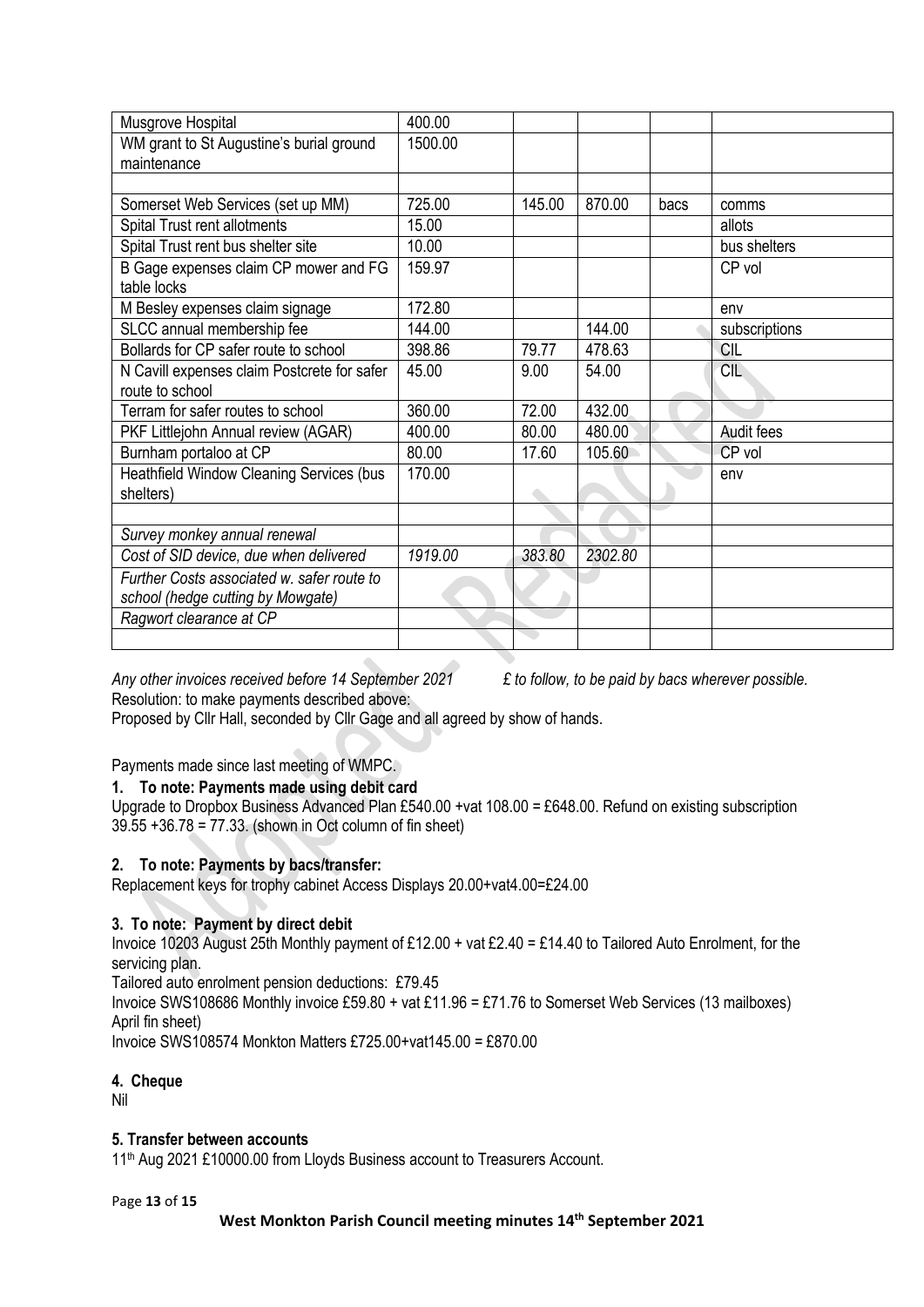# **e) WMPC Bank reconciliation**

Bank reconciliation and budget check: please check on green financial sheet. Ask any questions by email. Bank reconciliation for 1st September is complete and balanced.

# *General notes on spreadsheet*

Each column heading is dated first of the month.

Each monthly receipt column is a snapshot of what **has been received** in the month prior to 1st of the month. Each monthly expenditure column itemizes payment that **will be made** (i.e., paying the last month's bills) after 1st of the month. These are the monthly list of payments for approval.

Bank statements for 1<sup>st</sup> of the month provide the figures shown on the financial sheet (bottom left - hand corner).

*Specific notes for WMPC September financial sheet*  WMPC Receipts

Shows receipts between 1 Aug and 31 Aug. Includes interest from bank accounts.

# WMPC Expenditure details

Environment: expenses reclaim M Besley (signs) 172.80, bus shelter cleaning 170.00, set up Monkton Matters 725.00 +vat 145.00 = £870.00, Business all about you £175.00. Total 1387.00

Sundry Admin: Upgrade dropbox 540.00+ vat108.00 = 648.00, Access trophy cabinet replacement keys 20.00 +vat 4.00 = 24.00. Total 672.00

CPvolunteers Toilet hire 88.00 +vat17.60 = 105.60, expenses reclaim B Gage (diesel, padlocks chain) 159.97. Total 265.57

CIL: terram for CP track 360.00 +vat72.00 = 432.00, bollards for track 398.86 +vat79.77 = 478.63. Total 910.63

# **f) To note the next meeting of the Audit Working Party on Friday 22nd October 2021 at 9.00 am by zoom.**

Notes from the meeting on 23rd July were attached to the end of the August R+P report.

#### **156/21 Other matters for report only – items for discussion - no decision a) Items for next meeting agenda – by Monday 4 th October 2021 Noted**

# **b) Parish Council Meeting Dates Schedule**

The future of Parish Surgery meetings was discussed. Due to low attendance it was agreed to cancel Parish Surgery meetings going forward but that they continue to be available on request. The proposal to change to two Parish Council meetings rather than one Planning Committee and one Parish

Council meeting from January was discussed and agreed.

# **c) Parish Council Away Day to develop Vision**

The Parish Council Away Day was discussed. It was agreed that the Away Day would take place one afternoon between 2pm and 4pm. Clerk to identify a suitable date.

# **Confidential Session**

#### **157/21 Country Park Update**

An update in respect of the Country Park and Glebe Farm Proposal was provided.

# **158/21 Dates of forthcoming meetings:**

Parish Council: Second Tuesday in the month 2021: 10th Aug, 14th Sep, 12th Oct, 9th Nov, 14th Dec Planning Committee First Tuesday in the month

2021: 3rd Aug, 7th Sep, 5th Oct, 2nd Nov, 7th Dec Audit Working Party: 22nd October 2021 at 9.00am (Virtual)

Page **14** of **15**

**West Monkton Parish Council meeting minutes 14 th September 2021**